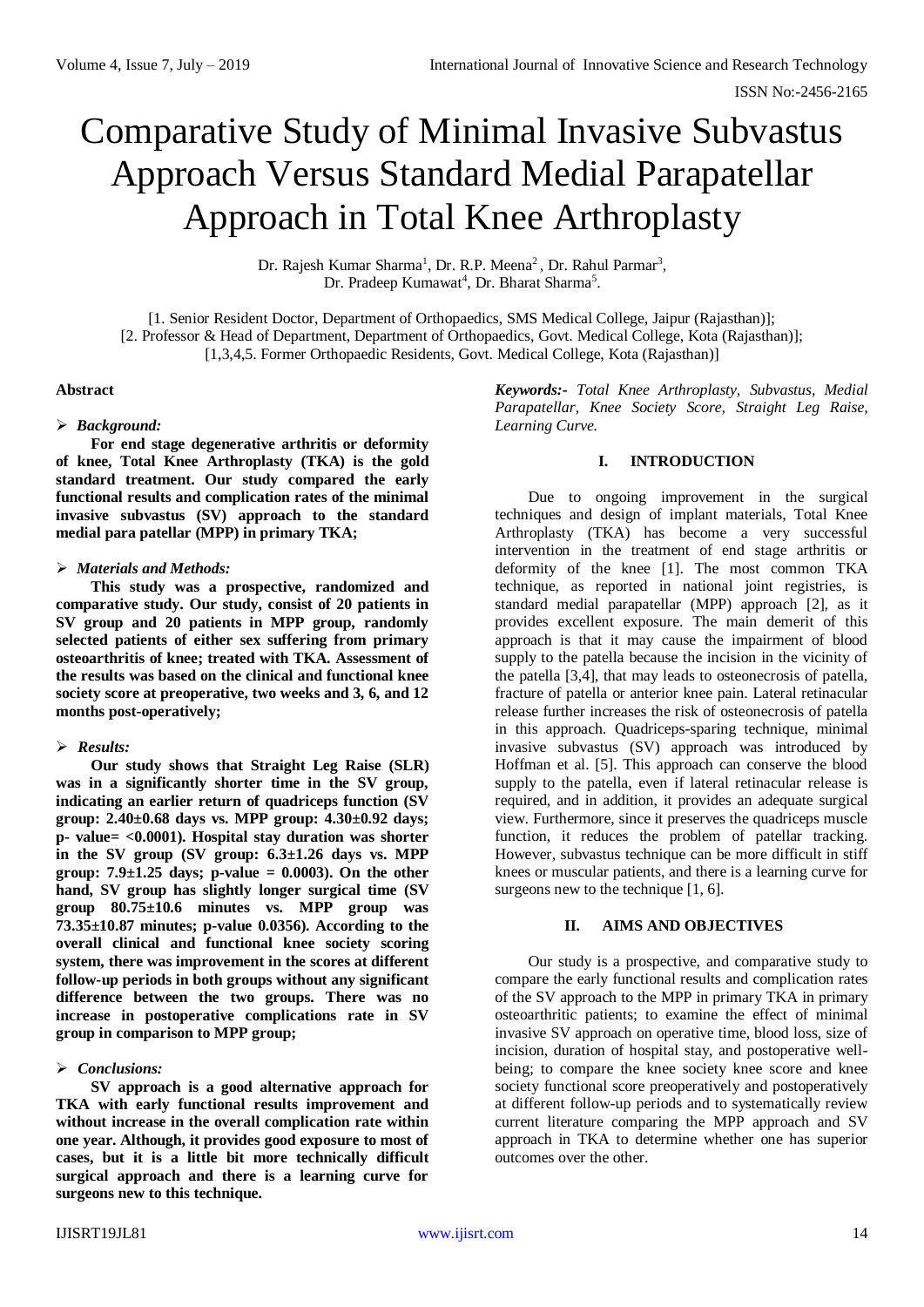#### **III. MATERIALS AND METHODS**

This study was conducted in the department of Orthopaedics, Govt. Medical College and attached group of hospitals, Kota (Rajasthan). It was a comparative, prospective study done on 40 patients treated with primary TKA during the years 2015-2017. The study population was divided into two groups of patients who met with inclusion criteria, underwent TKA with the same surgical team: 20 cases in SV group and 20 cases in MPP group, following the same arthroplasty model and similar preoperative and postoperative procedures. The posterior cruciate ligament sacrificing type LCS design (DePuy, Zimmer, Stryker, and Maxx) was used. Written informed consent was taken from all patients involved in our study. Demographic, clinical, and radiographic data were collected preoperatively, and post- operatively at 2 weeks, 12 weeks, 6 months and at 1 year of follow-up as per the Knee Society Score and Knee Functional Scoring system.

#### *Inclusion Criteria:*

Patient from either sex with primary severe osteoarthritis of knee.

#### *Exclusion Criteria:*

Previous knee osteotomies; damage of the extensor mechanism of knee; recent or ongoing knee sepsis; flexion deformity of knee >15 degree; varus-valgus deformity > 15 degree; Body mass index (BMI) greater than 40 kg/m2; painless and well functioning knee arthrodesis; and recurvatum deformity secondary to muscular weakness.

#### *Scoring System:*

The objective knee score, completed by the surgeon, includes a score of pain (includes while walking on level ground, on stairs or inclines), Range Of Motion (ROM), and stability (anteroposterior and mediolateral) as well as deductions for alignment, flexion contracture and extensor lag. The functional component of the score includes standard activities of daily living like walking, stairs use along with deduction for walking aids use. The postoperative version asks patients to compare their initial expectations with current reality for pain relief, range of motion and activities of daily living (squatting, kneeling, cross leg sitting etc). The range of movement of the knee was measured with a goniometer. The maximum Knee clinical Score is 100 points and the maximum Functional Score is 100 points.

#### *Follow Up Evaluations:*

*Case-1 (MPP Group): Clinical & radiological evaluation of knee at 12 weeks.*



**Surgical scar** 



**SLR** 



**ROM** 



**AP & Lateral views** 

*Case-2 (MPP group): Clinical & radiological evaluation of knee at 6 months.* 



**Surgical scar** 



**SLR** 



**ROM** 



**AP & Lateral views** 

Fig 1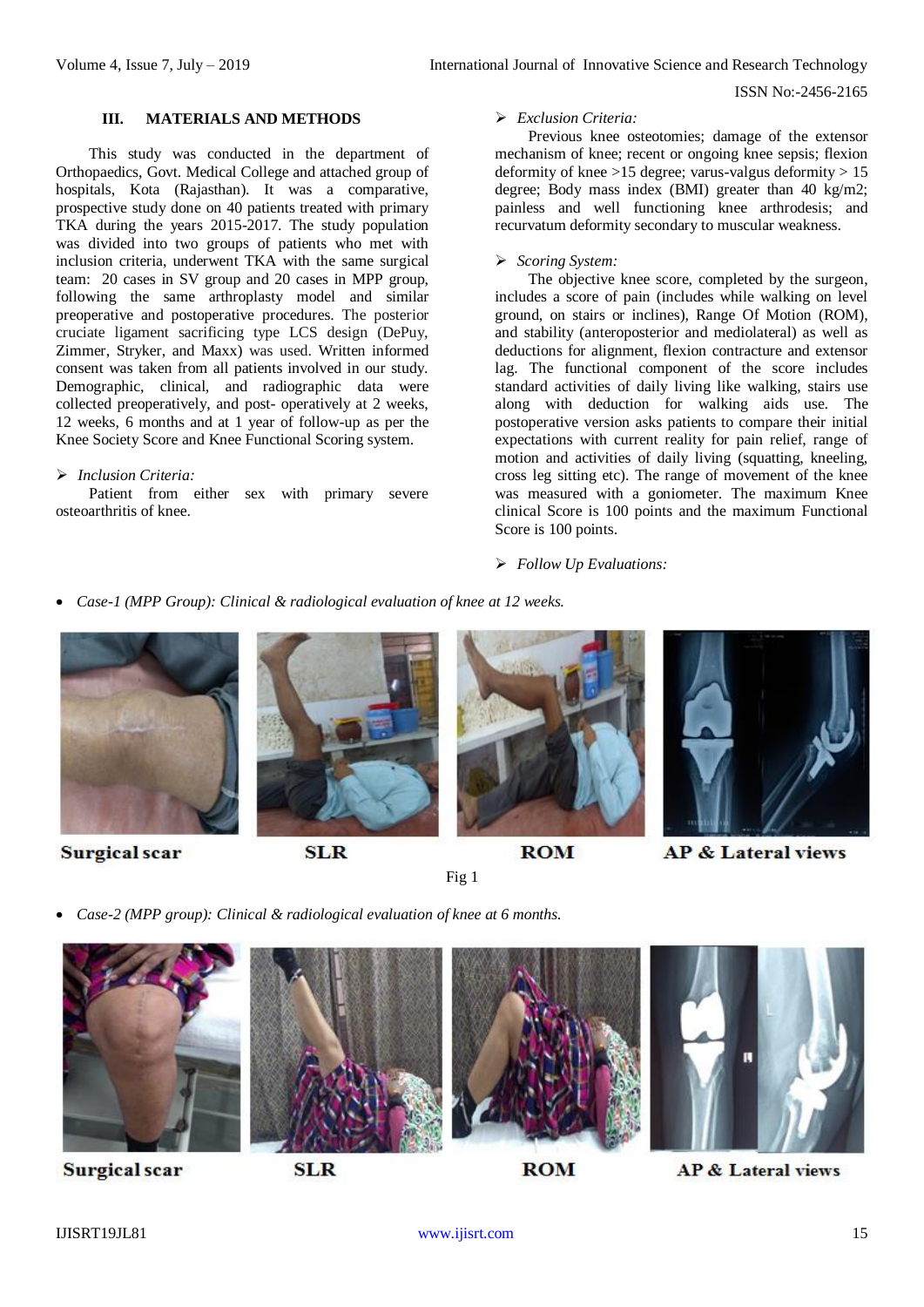*Case-3 (MPP group): Clinical & radiological evaluation of knee at 1 year.* 



\*(SLR- Straight Leg Raising, ROM- Range Of Motion.

*Case-1 (SV group): Clinical & radiological evaluation of knee at 12 weeks.*



Fig 4

**Surgical scar** 

**SLR** 

**ROM** 

**AP & Lateral views** 

*Case-2 (SV group): Clinical & radiological evaluation of knee at 6 months.*



**Surgical scar** 

**SLR** 

**ROM** 

**AP & Lateral views** 

Fig 5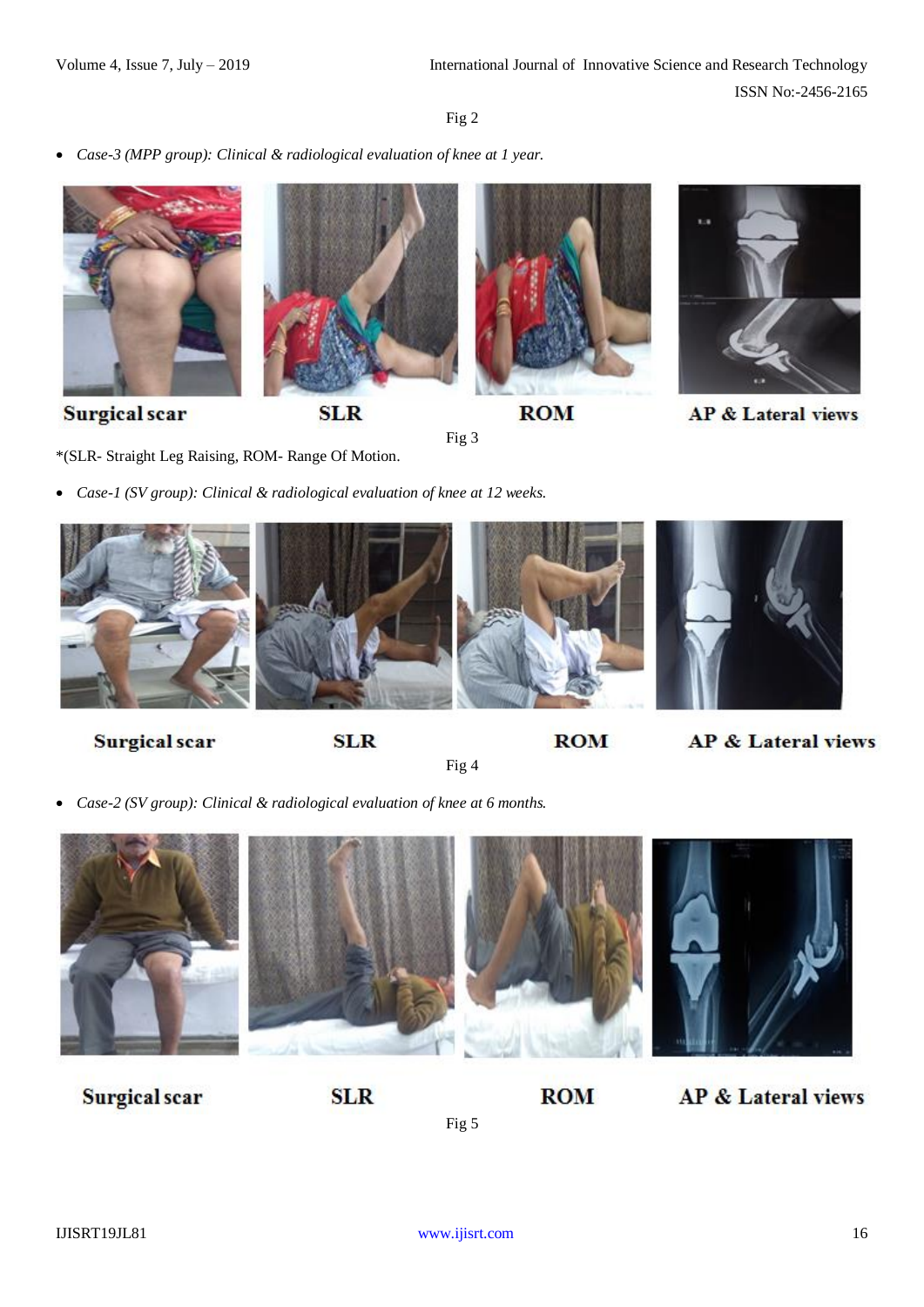*Case-3 (SV group): Clinical & radiological evaluation of knee at 1 year.*



**ROM** 



**Surgical scar** 

**SLR** 

**AP & Lateral views** 

\*(SLR- Straight Leg Raising, ROM- Range Of Motion).

# **IV. OBSERVATIONS AND RESULTS**

Fig 6

All demographic data (age, sex, BMI, comorbidity) were comparable in both groups.

| <b>S.N.</b> | <b>Observations</b><br>(mean)                 | <b>MPP</b> group<br>$[n=20]$ |           | SV group<br>$[n=20]$ |               | p-value          |
|-------------|-----------------------------------------------|------------------------------|-----------|----------------------|---------------|------------------|
|             |                                               | <b>Mean+SD</b>               | Min-Max   | <b>Mean+SD</b>       | Min-Max       |                  |
| 1.          | Length of Cutaneous<br>Incision (cm)          | $12.84 + 0.61$               | 11.8-13.8 | $12.66 + 0.51$       | $11.8 - 13.6$ | 0.3222<br>(NS)   |
| 2.          | Surgical Time (min)                           | $73.35 + 10.87$              | 55-100    | $80.75 \pm 10.60$    | 59-102        | 0.0356(S)        |
| 3.          | Lateral Retinacular<br>release (no. of cases) | $\mathfrak{D}$<br>$(10\%)$   |           | (5%)                 |               |                  |
| 4.          | <b>Blood Loss</b><br>(ml)                     | 597.75+57.95                 | 490-700   | 586.75+59.43         | 475-675       | 0.5570<br>(NS)   |
| 5.          | <b>Straight Leg Raise</b><br>(days)           | $4.30+0.92$                  | $3-6$     | $2.40+0.68$          | $2 - 4$       | < 0.0001<br>(ES) |
| 6.          | Hospital stay (days)                          | $7.9 + 1.25$                 | $6 - 10$  | $6.3 + 1.26$         | $4 - 8$       | 0.0003<br>(ES)   |

Table 1:- Comparison of Various Observations between MPP Group and SV Group.

\*NS= Not Significant, S= Significant, ES= Extremely Significant.

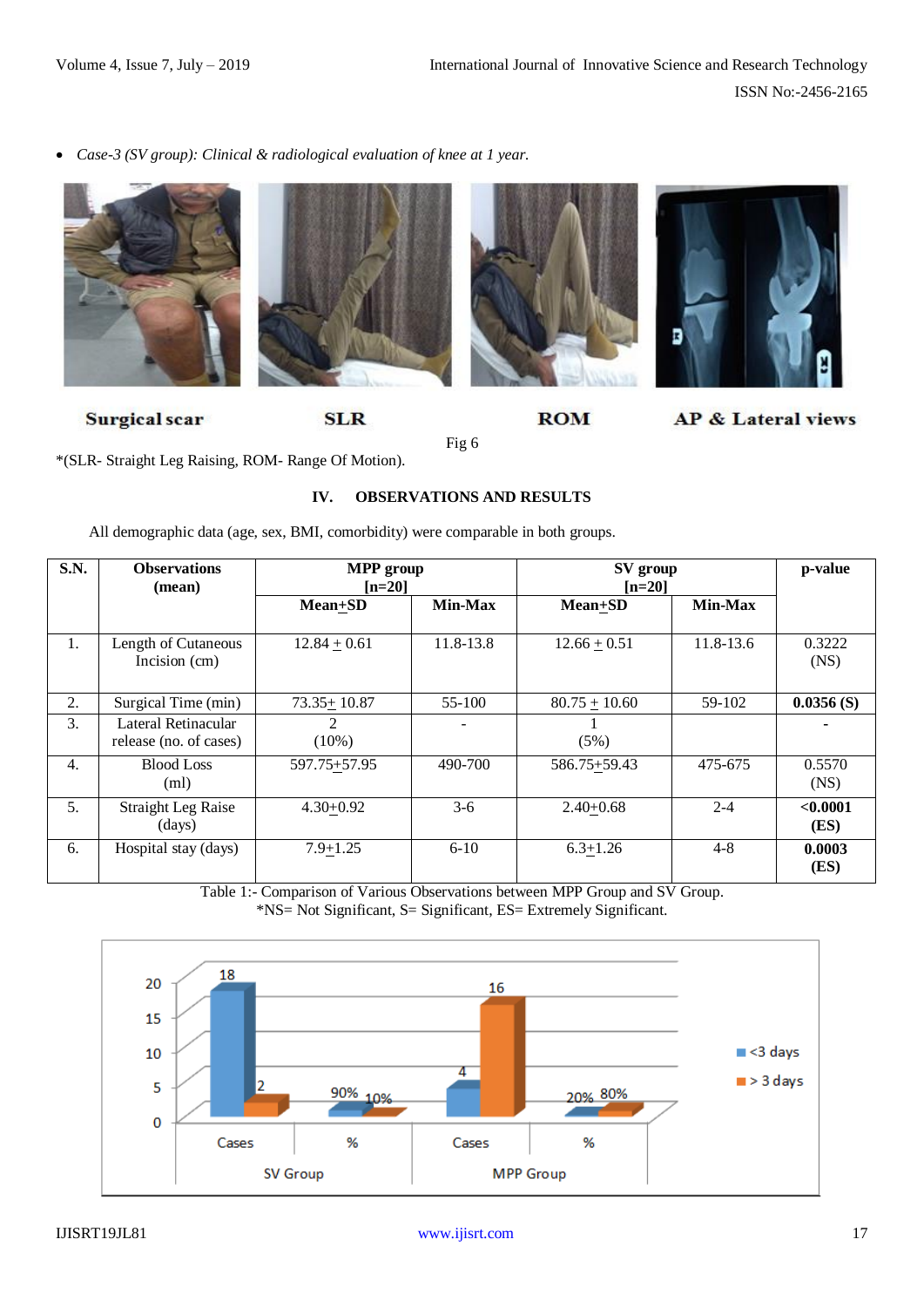Fig 7:- Showing 'Straight Leg Raise' Duration between SV Group and MPP Group.

Quadriceps strength there was periodic improvement overtime on the two groups with no significant differences,

except on the 2nd week  $(p=0.02)$  where patients in SV group had stronger muscle.



Fig 8:- Showing 'Hospital Stay' Duration between SV Group and MPP Group.

**Knee Society Score:** As regard the Knee Society Score (primary outcome), clinical evaluation which represented by: **Pain:** Pain improved significantly (*p*<0.0001) at different follow-up periods when compared to the previous time period in both groups except on the 2nd week for the group. No statistically significant difference between the two groups in periodic improvement at different follow-up periods. **Range Of Motion (ROM):**  The knee range of motion (ROM) score improved significantly overtime in both groups  $(p<0.0025)$ . No

statistically significant difference between the two groups regarding ROM points at different follow-up periods. Range of motion at 1 year was 118.75º±7.5 for MPP group and it was 120.25º±4.5 for SV group. Other points of Knee Society Score such as Knee Stability (Antero-posterior & medio-lateral), Flexion Contracture, Extension leg and Alignment (Varus & Valgus) considered accordingly and a cumulative Knee Society Score calculated for each case of both groups.



Fig 9:- Comparison of Knee Society Score (KSS) between MPP Group and SV Group.

**Knee Functional Score:** The Knee Function Score which represented by the overall function score [walking capacity, Stairs (up & down), with or without walking aids], there was periodic improvement at different follow-

up periods in function for both groups except in the 2nd week where, there was a significant deterioration in both groups. No statistically significant difference between the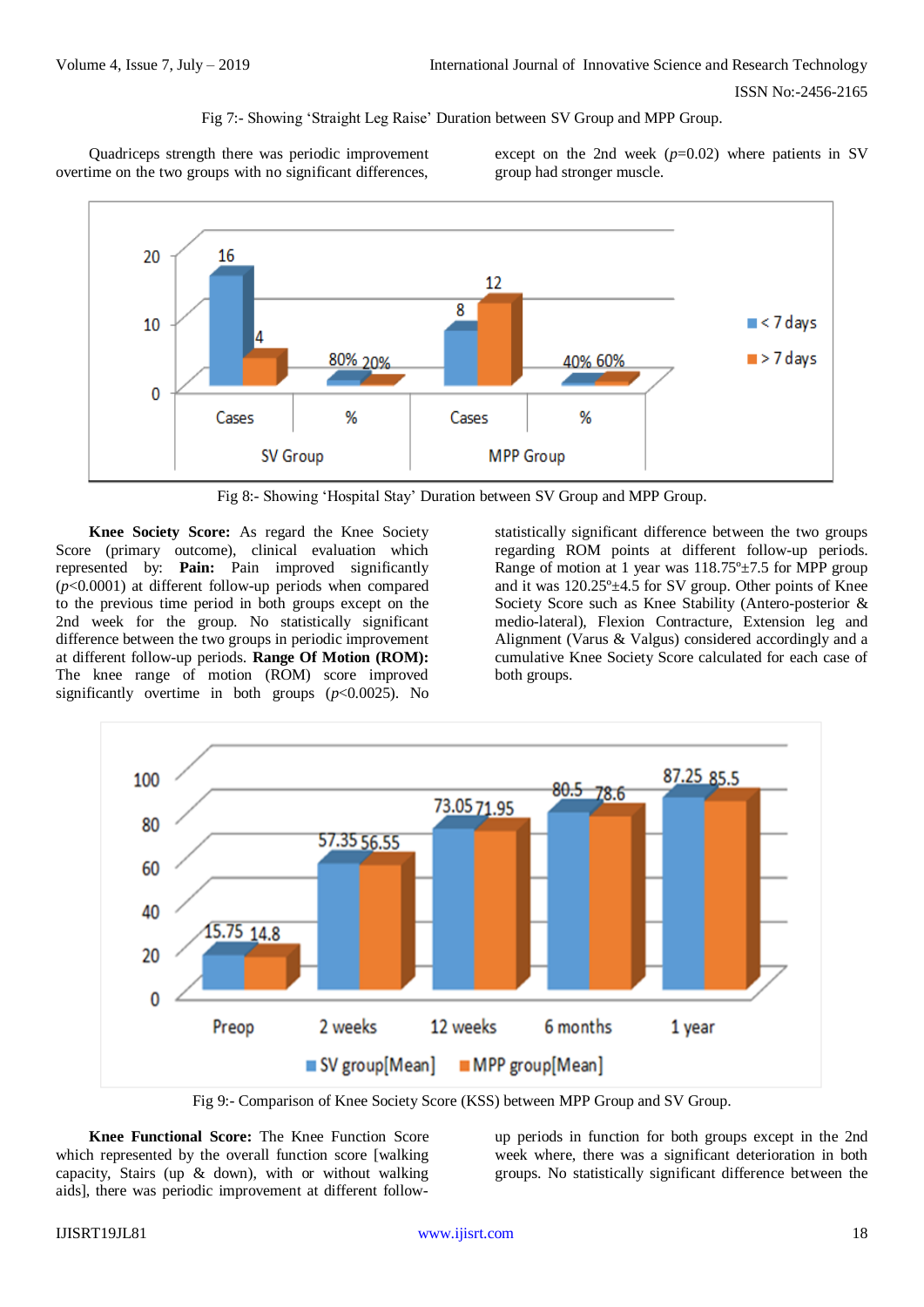two groups in periodic improvement at different follow-up periods.



Fig 10:- Comparison of Knee Functional Score between MPP Group and SV Group.

### **V. DISCUSSION**

In our study, mean surgical time for SV group is 80.75 minutes [range 59-102] and for MPP group is 73.35 minutes [range 55-100]. Here p-value [0.0356] is statistically significant between two groups. Van Hemert et al. 2010 found mean surgical time 74.7 minutes in SV group and 69 minutes in MPP group. Hongsen Chiang et al. (7) found mean surgical time 89.6 minutes in SV group and 66.9 minutes in MPP group. These findings correlate well with the observations of our study. While, Weinhardt et al. 2004 found less mean surgical time in SV group. They reported mean surgical time 75 minutes in SV group and 80 minutes in MPP group. Findings of this study, contrary our results.

In our study, the surgical time for the SV group was significantly longer in comparison to the MPP group, as this procedure is more technically difficult and may be explained by the learning curve to gain experience with this technique but is still well within the acceptable operative time of the surgeon.

In our study, mean size of cutaneous incision in SV group is 12.66 centimetre [range 11.8-13.6] and in MPP group is 12.84 centimetre [range 11.8-13.8]. No statistically significant difference found (p-value= 0.3222) between both groups. Hongsen Chiang et al. 2011 (7) found length of surgical incision in SV group 12.2 +0.9 cm and in MPP group 12.9 +0.8 cm. Observations of our study correlate with these findings.

In our study, lateral retinacular release was done in 2 patients (10%) of MPP group while it was performed in only 1 patient (5%) of the SV group. It was statistically not significant (*p*- value=0.9753) similar to the observations of Bridgman et al. (2009) and Pan et al. (2010), while Roysam et al. (2001) and Van Hemert (2010) found no need of lateral retinaculam release in their studies. Although, lateral

release procedure would eliminate lateral pull on the patella that is produced by the vastus lateralis muscle, the patellafemoral ligaments, or the lateral retinaculum provided that normal rotation is maintained.

We found that, Straight Leg Rise (SLR) in a significantly shorter time in the SV group (MPP: 4.30±0.92 vs. SV:  $2.40 \pm 0.68$ , *p*- value= <0.0001). It shows that quadriceps function returns earlier in the SV group. In other comparative studies, Roysam et al. 2002 (8), Weinhardt et al. (2004), patients who had the SV approach, could elevate their legs on an average of 2.6-4 days earlier than those who had the MPP approach. Observations of our study correlate well with these studies.

In our study, mean estimated blood loss in SV group is 586.75 ml [range 475-675] and in MPP group is 597.75 ml [range 490-700]. It shows statistically insignificant difference (p-value= 0.5570) between both groups. Hongsen Chiang et al. (2011), found 633.4 ml blood loss in SV group and 657.4 ml blood loss in MPP group. Observations of our study correlate with these findings. While, Boerger et al. 2005 (9) detected 10% more bleeding in SV group. However, Zanasi et al. (2006) found no difference. These findings contrary results of our study. The higher bleeding in SV group could be due to difficulty of making a perfect hemostasis after the components have been definitively placed and by the collection of blood under the vastus medialis muscle. Although, there is no differences existed in the rate of transfusion in both groups.

We found statistically significant difference in length of hospital stay between the two groups, it was shorter in the SV group, (MPP:  $7.9 \pm 1.25$  vs. SV:  $6.3 \pm 1.26$ , *p*-value = 0.0003), similar findings correlate with study of Munenori et al. 2000 (10) and Varela-Egocheaga et al. (2010).

So, in our study the subvastus approach allows faster straight leg raising, earlier improvement of the quadriceps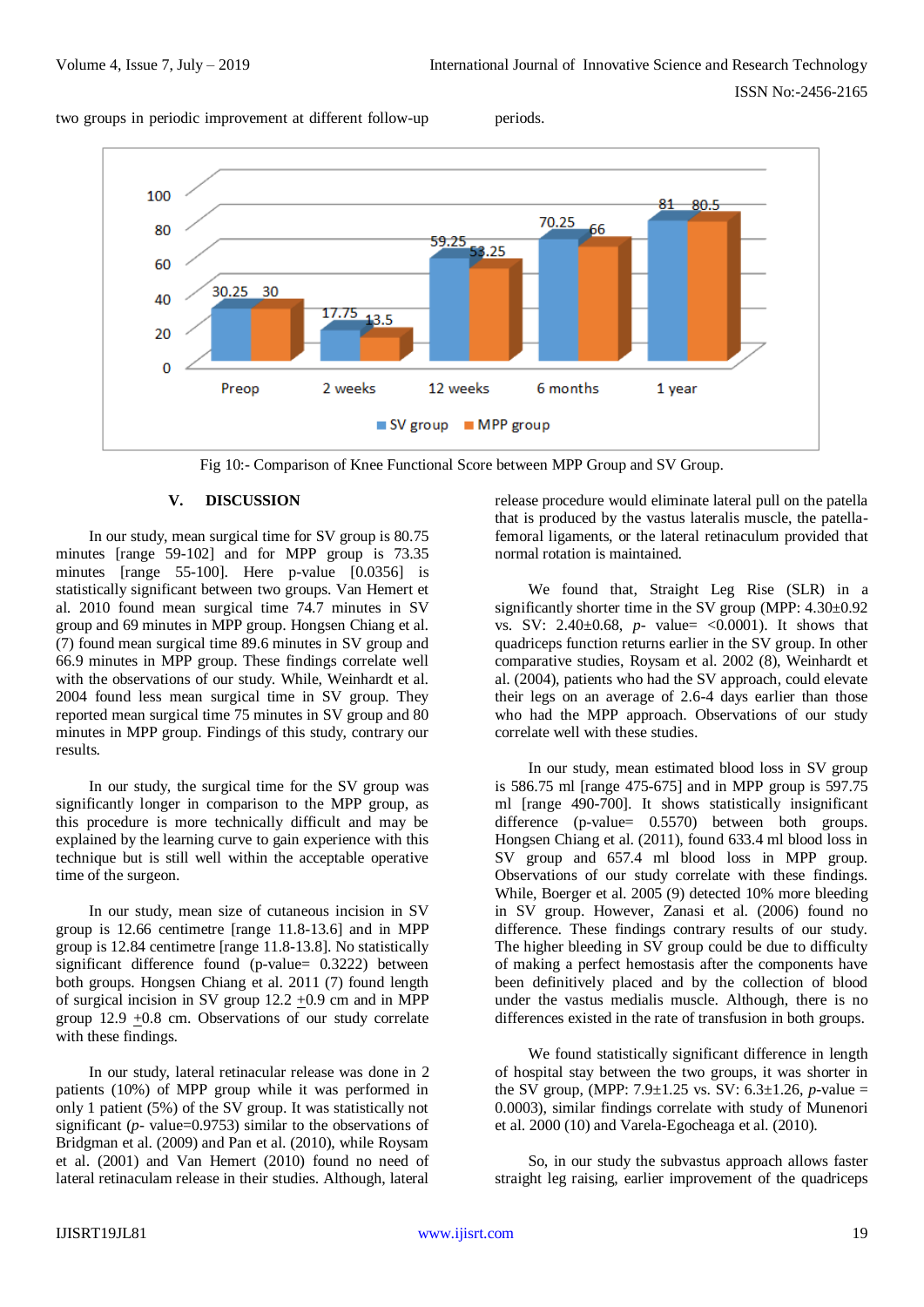strength, shorter length of hospital stay. This can be achieved without more complications than MPP approach, only the operative time became a somewhat longer especially in our early cases due to the learning curve.

 Clinical evaluation was based on the knee society objective and functional rating scales, included the Knee Score (severity of pain, range of motion and stability of the knee) and the function score (functional capacity during walking and climbing stairs).

Based on analgesic consumption, Pain was improved significantly (*p*<0.0001) at different follow-up periods when compared to the preoperative pain status in both groups. No statistically significant difference between the two groups in periodic improvement at different follow-up periods. Pain improved significantly overtime in both groups. These findings correlate with the observations of Bourke et al. (2012), and Ahmed M. Kholeif et al (11).

The knee range of motion (ROM) score improved significantly overtime in both groups  $(p<0.0025)$ , except on the 2nd week for both the groups. No statistically significant difference between the two groups regarding ROM points at different follow-up periods. These findings correlate with the observations of Dutka et al (2011), and Ahmed M. Kholeif et al (11).

According to the overall clinical knee society score there was improvement at different follow-up periods in both groups  $(p<0.0001)$  without any significant difference between the two groups at any period of study. These findings correlate with the observations of Sastre et al  $(2009)$ , and Ahmed M. Kholeif et al  $(2017)$ .

The knee function score which represented by the overall function score there was periodic improvement (*p*<0.0006) in both groups at different follow-up periods of study, except in the 2nd week where, there was a significant deterioration. These findings correlate with the observations of Sastre et al. (2009), and Ahmed M. Kholeif et al (2017).

# *Complication Rates:*

Our study doesn't show any major perioperative complications in either group. During surgery, being more careful with the soft tissues may have avoided the high number of cutaneous complications. Post-operative medial thigh hematoma developed into 2 knees [10%] of SV group. These were transient and did not influence eventual range of motion, rehabilitation, transfusion rates or pain levels. Close attention to excellent hemostasis with inspection after letting the tourniquet down is necessary. Perhaps a more tight or extensive deep fascial layer closure would have eliminated or minimized hematomas. Superficial wound infection that resolved with dressings and antibiotics for one week was noticed in MPP group in two cases [10%] and in SV group in one case [5%].Flexion contracture (5-10 degree) was noticed in three cases [15%] of MPP group and two cases [10%] of SV group. A physiotherapy rehabilitation protocol was followed for 12 weeks to releave this flexion contracture. There was no

clinical evidence of deep venous thrombosis in either group or other major complications. These findings correlate well with the study of Bridgman et al. 2009 (1), Sastre et al. (2009), Varela-Egocheaga et al. (2010) and Ahmed M. Kholeif et al 2017 (11).

# *Grading:*

Grading of the Knee Society Score and Knee Functional Score for each follow-up case was done according to INSALL et al. (1989). Score 80-100 considered excellent, 70-79 good, 60-69 fair and score below 60 considered poor grading. In our study, for Knee Society Score grading: 75% results were excellent, 20% results were good, 5% results were fair at 1 year postoperative follow-up in both groups. No one case was considered in poor grading. Knee Functional Score grading for SV group: 70% results were excellent, 25% results were good, 5% results were fair at 1 year post-operative followup. No one case was considered in poor grading. Knee Functional Score grading for MPP group: 65% results were excellent, 30% results were good, 5% results were fair at 1 year post-operative follow-up. No one case was considered in poor grading. These observations correlate with the study of Bridgman et al. 2009 (1), Varela-Egocheaga et al. (2010), Bourke et al. (2012) and Ahmed M. Kholeif et al (2017).

# **VI. CONCLUSION**

Our study shows that the SV approach allowed earlier straight leg raising, earlier quadriceps strength improvement, shorter hospital stay and better function score when compared to the standard MPP approach. On the other hand, SV approach has slightly longer surgical time. Although, it provides good exposure to most of cases, but it is a little bit more technically difficult surgical approach and there is a learning curve for surgeons new to this technique. SV approach is a good alternative approach for TKA with early functional results improvement and without increase in the overall complication rate within one year.

#### **REFERENCES**

- [1]. Bridgman SA, Walley G, Clement D, Griffiths D, Maffulli N. Subvastus approach is more effective than a medial parapatellar approach in primary total knee arthroplasty: a randamized controlled trial. Knee. 2009 Jun;16(3);216-22. Epub 2009 Jan 09.
- [2]. Bourke MG, Buttrum PJ, Fitzpatrick PL, Dalton PA, Jull GA, Russell TG. Systematic review of medial parapatellar and subvastus approaches in total knee arthroplasty. J Arthroplasty. 2010 Aug;25(5):728-34. Epub 2009 Aug 18.
- [3]. Holtby RM, Grosso P (1996) Osteonecrosis and resorption of the patella after total knee replacement: a case report. Clin Orthop Relat Res 328:155–158
- [4]. Scapinelli R (1967) Blood supply of the human patella. Its relation to ischaemic necrosis after fracture. J Bone Joint Surg Br 49:563–570